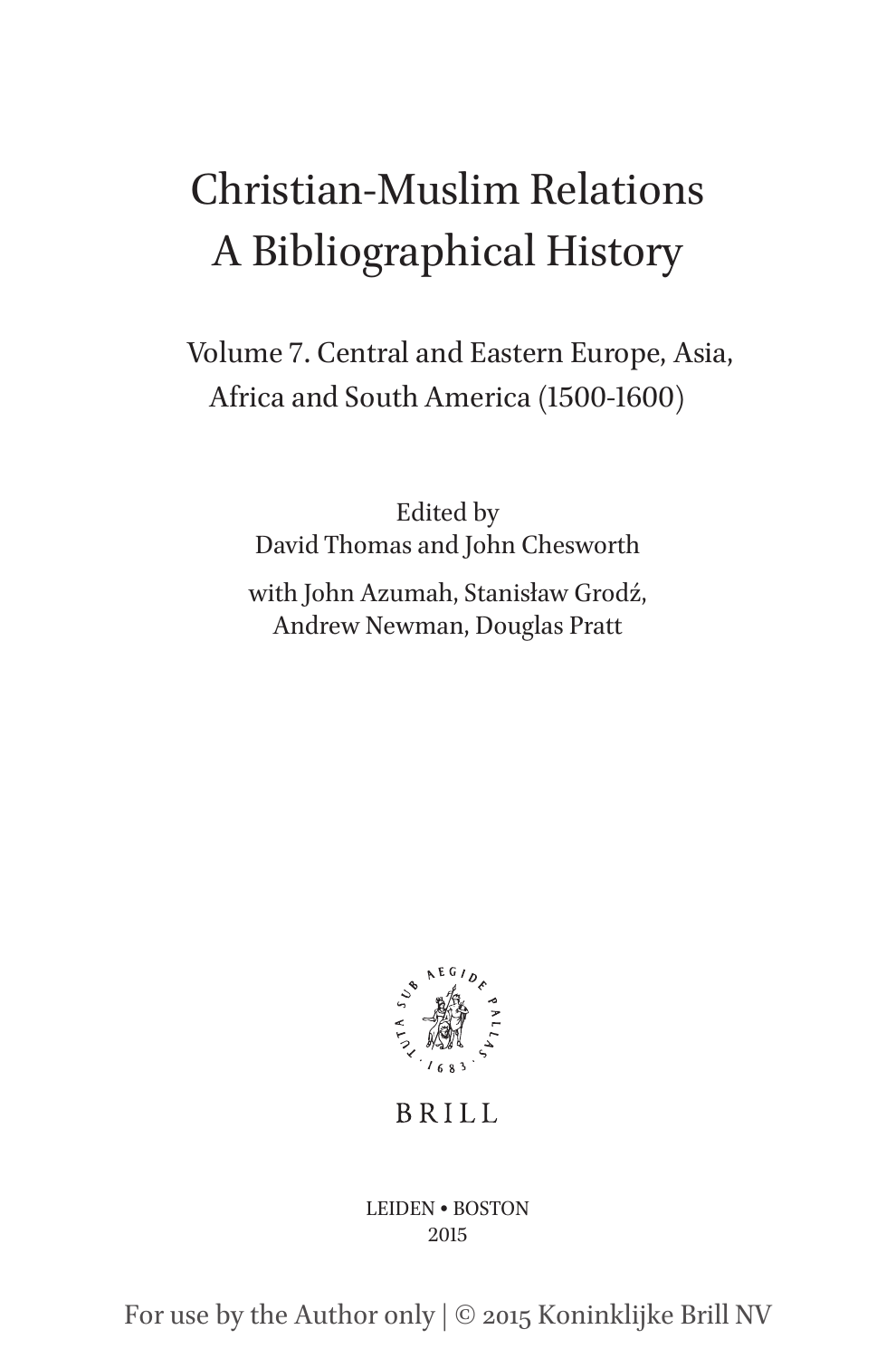# **CONTENTS**

|                                                                   | vii          |
|-------------------------------------------------------------------|--------------|
|                                                                   | xi           |
| Martha Frederiks, Introduction: Christians, Muslims and empires   | $\mathbf{1}$ |
| Alan Guenther, The arrival of European Christians in India during | 15           |
|                                                                   | 27           |
|                                                                   | 29           |
|                                                                   | 549          |
|                                                                   | 743          |
|                                                                   | 933          |
|                                                                   | 946          |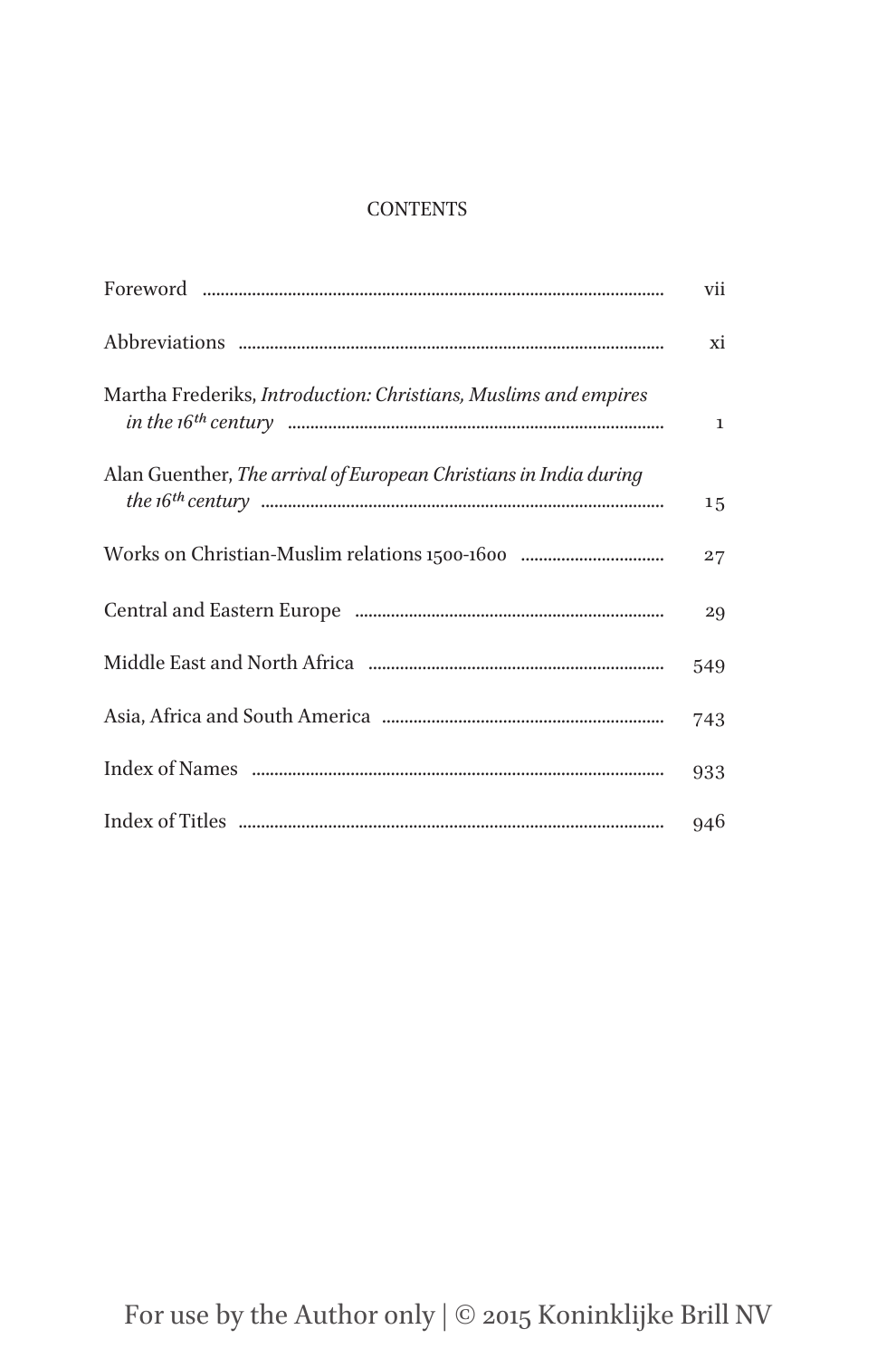# Rodolfo Acquaviva

DATE OF BIRTH 2 October 1550 PLACE OF BIRTH Atri, Italy DATE OF DEATH  $25$  July 1583 PLACE OF DEATH Cuncolim, Goa, India

## **BIOGRAPHY**

The Italian Jesuit Rodolfo Acquaviva spent three years at the court of the Mughal Emperor Akbar, and wrote a series of letters from Akbar's capital, Fatehpur Sikri, describing his experiences in religious engagement with Muslims. His letters record one of the most significant early Christian-Muslim religious encounters, in which Europeans peacefully entered and lived in a Muslim context.

Rodolfo's uncle, Claudio Acquaviva, had joined the Jesuits in 1567, and later headed the Society between 1581 and 1615. Rodolfo seems to have been influenced by his uncle's choice: he became a novice on 2 April 1568, and pursued studies in Rome. After this, he was chosen for the India mission. He was ordained priest in 1577, and sailed for India from Lisbon in 1578.

On arrival in Goa, Rodolfo first taught philosophy at St Paul's College. Soon after, however, he was chosen for the mission to the court of the Emperor Akbar, which was sent at Akbar's request, in 1579. The embassy from Akbar had arrived in Goa in September 1579 (Goldie, *First Christian mission*, p. 54) with a letter from Akbar to the rulers in Goa, which said, '. . . I am sending Abdullah, my ambassador, and Dominic Perez with the request that you will send me two learned Fathers and the books of the Law, especially the Gospel, that I may know the Law and its excellence . . .' (Correia-Afonso, *Letters*, p. 6)

The Jesuit Provincial in Goa, Rui Vincente, chose two other priests along with Rodolfo for the mission, the Persian-born Francis Henriques, a convert from Islam, and Antony Monserrate. After a journey of more than three months, they arrived in Fatehpur Sikri, near Agra, on 28 February 1580. Rodolfo remained in Fatehpur Sikri for the next three years.

Akbar received the Jesuits with warmth and affection, and got them involved immediately in the inter-religious discussions already taking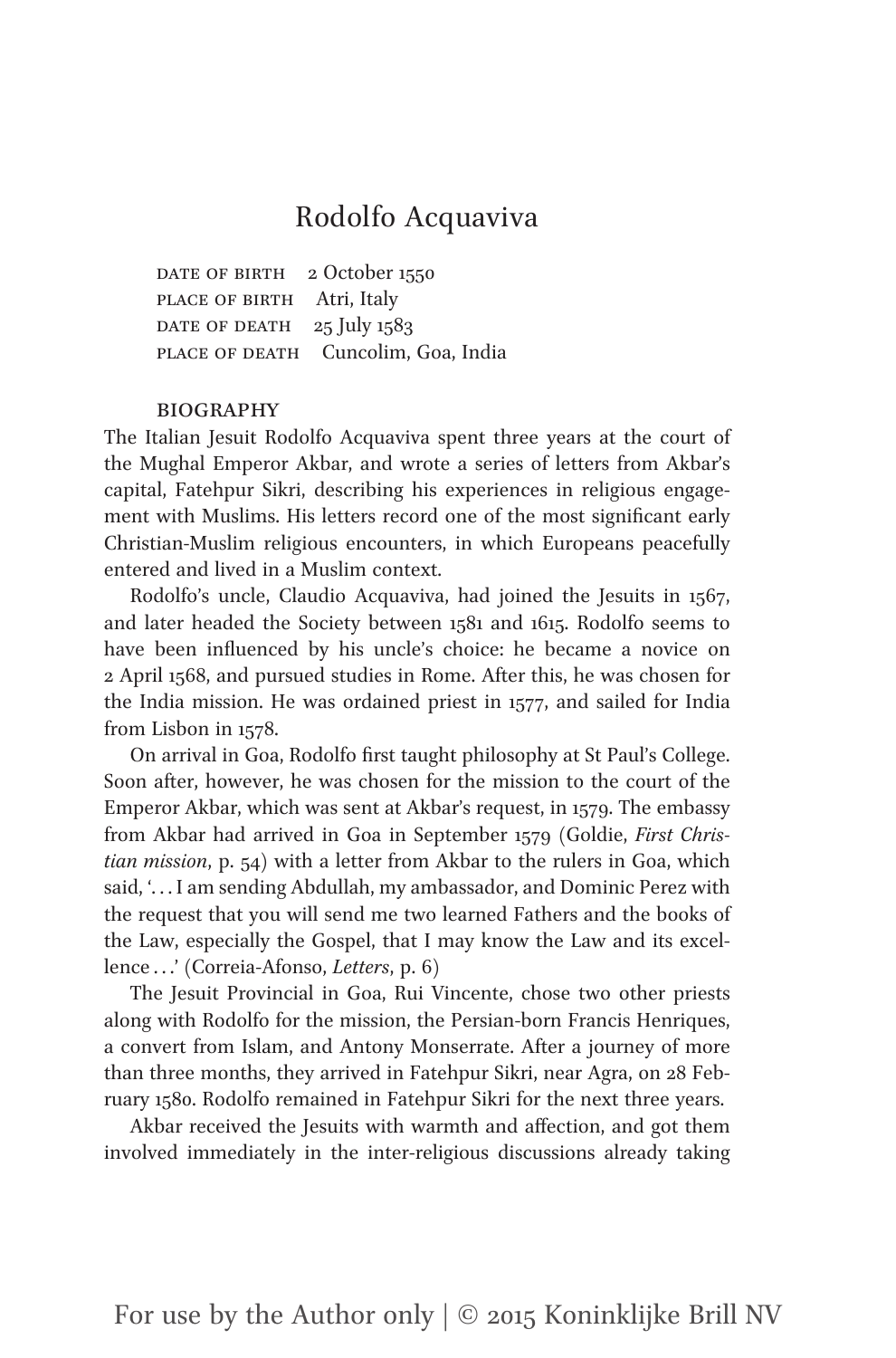place. The Jesuits presented Akbar with the seven-volume Royal Polyglot Bible, printed for King Philip II by Christophe Plantijn at Antwerp, 1569-72. This Bible became the object of Akbar's sympathetic personal attention.

During the course of his stay, Rodolfo wrote a series of letters about the Jesuits' experiences in their interactions with Akbar and with Muslim scholars. In a number of the letters, he wrote that he might well die a martyr among the Muslims, because his Christian teaching and his person were so despised by the general population. However, Akbar provided him with special protection as long as he was in the Mughal dominions.

Francis Henriques left Fatehpur Sikri in 1581, and Antony Monserrate returned to Goa in 1582, but Rodolfo stayed on, still hopeful that Akbar might yet convert to Christianity (Goldie, *First Christian mission*, p. 87). At that very time, however, Akbar, having returned victorious from battle in the north-west, was concentrating instead on creating his own eclectic religion, known as *Dīn-i-ilāhi*.

When Akbar agreed to Rodolfo's return to Goa on 24 February 1583, he wrote to the Father Provincial in Goa to request that Rodolfo be sent back with some other fathers. After returning to Goa, however, Rodolfo led a mission to a community of Hindu Kshatriyas in Salsette, to the south of Goa. The Hindus revolted, and Rodolfo and four other Jesuits were killed in the violence. He and his companions were beatified by Pope Leo XIII in 1893.

Monserrate later wrote that Akbar was deeply moved at the news of Rodolfo's death, and exclaimed in his grief: 'Alas, Father! Did I not tell you not to go away? But you would not listen to me' (Correia-Afonso, *Letters*, pp. 123-4).

## MAIN SOURCES OF INFORMATION

#### *Primary*

P. Daniello Bartoli, *Missione al Gran Mogor del padre Ridolfo Aquaviva della compagnia di Giesu. Sua vita e morte, e d'altri quattro compagni uccisi in odio della fede in Salsete di Goa*, Rome, 1714

#### *Secondary*

M. Alam and S. Subrahmanyam, 'Frank disputations. Catholics and Muslims in the court of Jahangir (1608-11)', *Indian Economic and Social History Review* 46 (2009) 457-511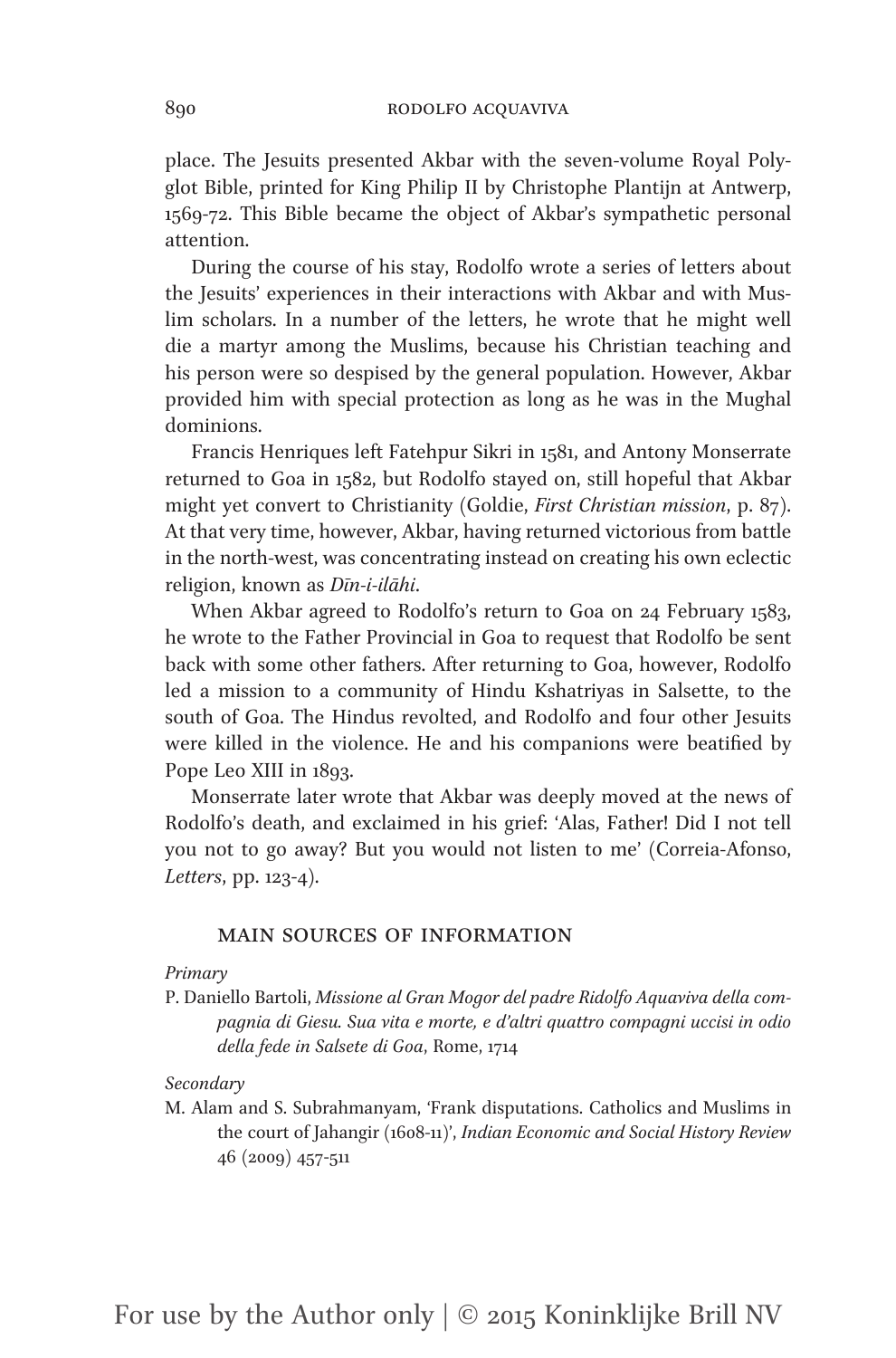- H. Didier, 'Muslim heterodoxy, Persian *murtaddun* and Jesuit missionaries at the court of King Akbar (1580-1605)', *Heythrop Journal* 49 (2008) 898-939
- E.R. Hambye, 'The First Jesuit mission to Emperor Akbar', in C.W. Troll (ed.), *Islam in India. Studies and Commentaries*, New Delhi, 1982, 3-13
- J. Correia-Afonso, *Letters from the Mughal court. The first Jesuit mission to Akbar, 1580-1583*, Bombay, 1980
- E. MacLagan, *The Jesuits and the Great Mogul*, London, 1932
- V. Smith, *Akbar the Great Mogul*, Oxford, 1926
- P. du Jarric, *Akbar and the Jesuits. An account of the Jesuit missions to the court of Akbar*, London, 1926
- F. Goldie, *The first Christian mission to the Great Mogul*, Dublin, 1897

# Works on Christian-Muslim Relations

*Nouveaux advis de l'estat du Christianisme*, 'Fresh information about the condition of Christianity'

DATE 1582 Original Language French

#### **DESCRIPTION**

*Nouveaux advis de l'estat du Christianisme* (in full *Nouveaux advis de l'estat du Christianisme es pay et royaulmes des Indes Orientales et Jappon, envoyés au R.P. general de la Compagnie du Nom de Jesus*), a collection of writings published in Paris in 1582, contains passages from the letters of Rodolfo Acquaviva and his companion Jesuits in the first mission sent to the Mughal court. The book is a collection of various materials from the time, and the letters of Acquaviva and his fellow Jesuits at the court of Akbar are described on the first 8 pages (numbered pp. 1-4 in the 1582 edition), titled, 'Aucuns pointz tirez des letters du P. Rodolphe Aquaviva, & des autres Peres qui sont avec luy en la mission faite au Roy de Mogor'.

Other materials in the short book are from the Annales of Goa, October 1580, and from letters from Duart Beiton (January 1581 from Cochin) and Alessandro Valignano (December 1579 from Japan).

The passages in the 'Aucuns pointz' do not indicate author or date. However, a number of the passages are quoted from Rodolfo's early letters from Fatehpur Sikri. Akbar's initial invitation to the priests to come to the Mughal court is described, along with Akbar's friendly reception of the priests and the religious debates into which Akbar introduced them.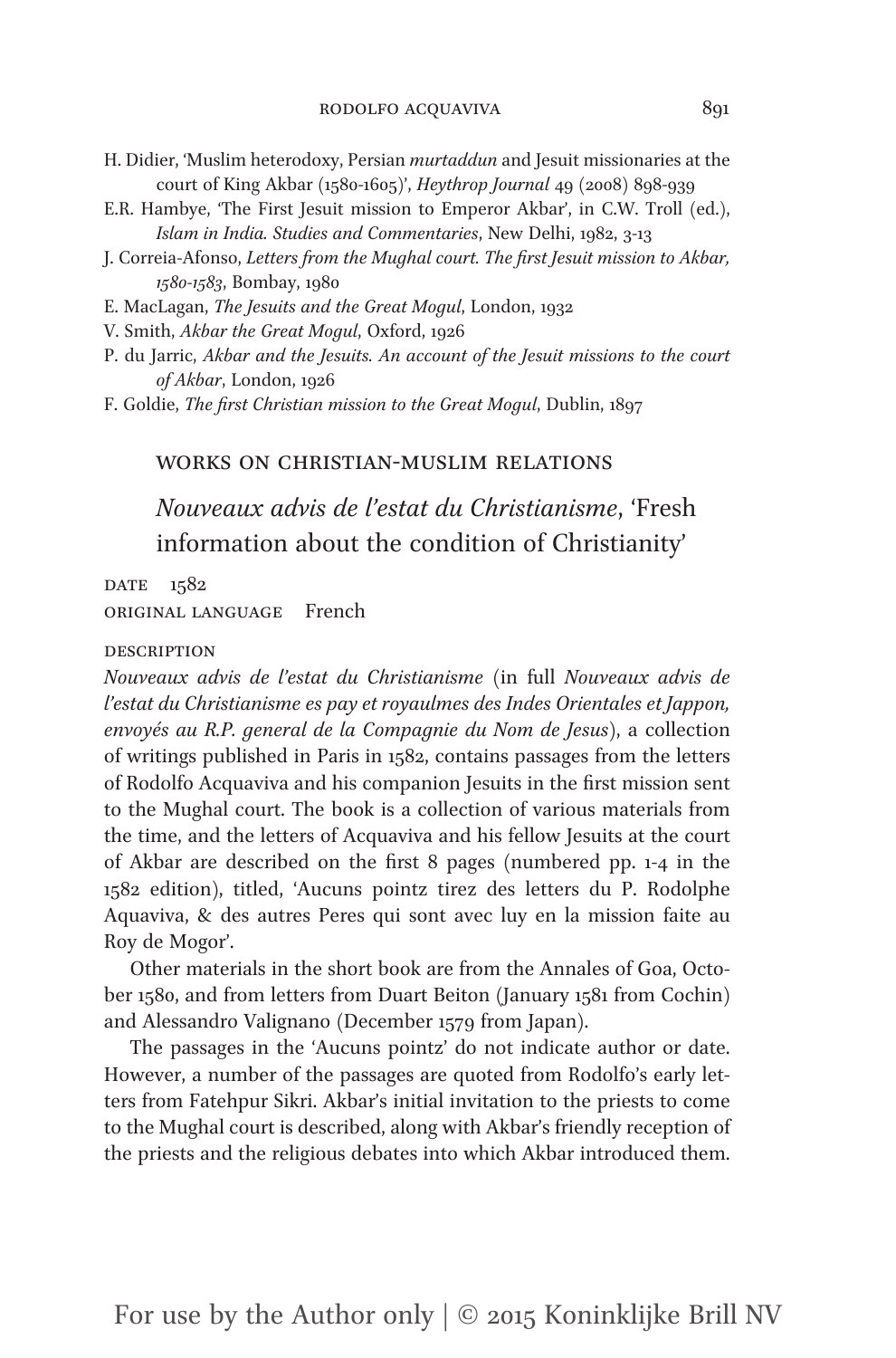Akbar offered the priests money, but the priests refused the gift, and he admired their way of life, which he found different from that of the Muslim leaders. The emperor visited the Jesuits' quarters and showed interest in the religious paintings they had brought with them. The Jesuits wrote that Akbar permitted those who wished to to become Christians to do so. The Jesuits encouraged Akbar to show Christian virtues and to establish hospitals.

One of the more striking incidents described in these passages is the challenge by a Muslim leader to a trial by fire. The Muslim proposed that Rodolfo enter the flames with his Gospel in his hand and that the Muslim do the same with the Qur'an, in order to determine which scripture was true. Akbar later urged Rodolfo to accept the challenge, confiding that he did not like the Muslim and would require him to enter the flames first, then stop the contest immediately after. Rodolfo, however, refused to participate (*Nouveaux advis*, pp. 4-5).

'Among all the mysteries of our faith,' wrote the Jesuits, there were two with which Akbar had a lot of difficulty: the Trinity and the Incarnation. The Jesuits also disputed with the Muslim leaders about the death of Jesus and his identity as the Son of God.

The passages quoted from their letters also discuss the uncertainty of Akbar's conversion. On the one hand, the emperor considered Islam false, seemed inclined to reason freely, and showed love for Jesus and the Jesuits, even entrusting his sons to them for study. On the other, the Jesuits noted Akbar's curious and inconstant nature, and his dedication to pleasures, drink and women ('of which he maintains a great multitude in his house') (*Nouveaux advis*, p. 8).

#### **SIGNIFICANCE**

The comments about the significance of the 'Letters written during the first mission to Akbar's court' also apply to this short collection of excerpts from the letters of Rodolfo and his Jesuit colleagues.

Related to the *Nouveaux advis de l'estat du Christianisme* in particular, however, these passages from the Fatehpur Sikri letters were published in Europe very soon after the start of the mission to Akbar, in fact while Rodolfo was still in Fatehpur Sikri with the emperor. This meant that a wide readership was able to 'participate' in the experiences of the Jesuits, both in religious debate and in cultural exchange. This book was a popular source of information about Muslim faith from an authentic inter-religious encounter that was quite separate from the traditional medieval political hostilities between Islam and Christendom.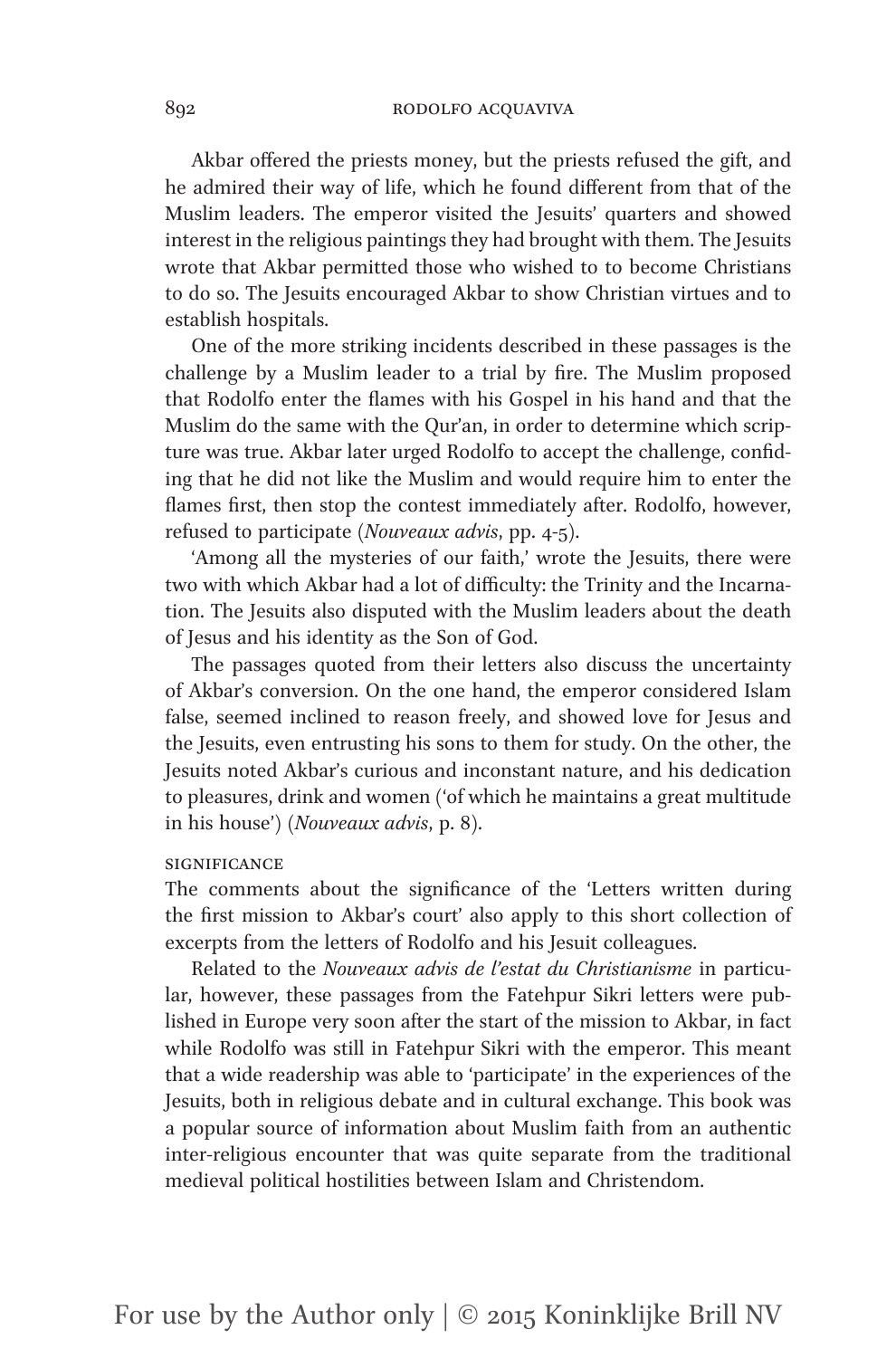#### Editions & Translations

*Nouveaux advis de l'estat du Christianisme es pay et royaulmes des Indes Orientales et Jappon, Envoyés au R.P. general de la Compagnie du Nom de Jesus*, Paris, 1582, http://shinku.nichibun.ac.jp/kichosho/ new/books/35/suema0000000074w.html

#### **STUDIES**

Didier, 'Muslim heterodoxy, Persian *murtaddun* and Jesuit missionaries' Hambye, 'The First Jesuit mission to Emperor Akbar' MacLagan, *The Jesuits and the Great Mogul* Smith, *Akbar the Great Mogul* Du Jarric, *Akbar and the Jesuits*

# Letters written during the first mission to Akbar's court

DATE 1580-3 Original Language Portuguese

#### **DESCRIPTION**

The letters written by Rodolfo Acquaviva from the court of the Mughal Emperor Akbar in Fatehpur Sikri, in the years 1580 to 1583, record the experiences of three Jesuits among Muslims at the heart of Mughal rule. Just before setting out on the journey from Goa to Fatehpur Sikri, Rodolfo wrote to his uncle Claudio on 17 November 1579 that he was already anticipating 'a chance of suffering something for Christ our Lord' (Goldie, *First Christian mission*, p. 58). Around the same time, he wrote to Laurence Petri of the 'joy and consolation' he felt in the mission, 'all that a Religious of the Society can desire' (Goldie, *First Christian mission*, p. 80).

Similarly, in one of his first letters from Fatehpur Sikri, Rodolfo wrote to the General of the Jesuits that he had joy at the prospect of martyrdom. In the concluding paragraph of the 18 July 1580 letter, he wrote, 'For "we have confessed and have not denied, we have confessed" that Muḥammad is not the prophet of God, and we have not denied that Christ is the Son of God' (Goldie, *First Christian mission*, p. 75).

The conversations and disputations with Akbar and the Muslim representatives at the court often concerned matters of basic religious loyalty. Later, in 1580, Rodolfo wrote of his displeasure at hearing so frequently the name of Islam's messenger, and his determination to speak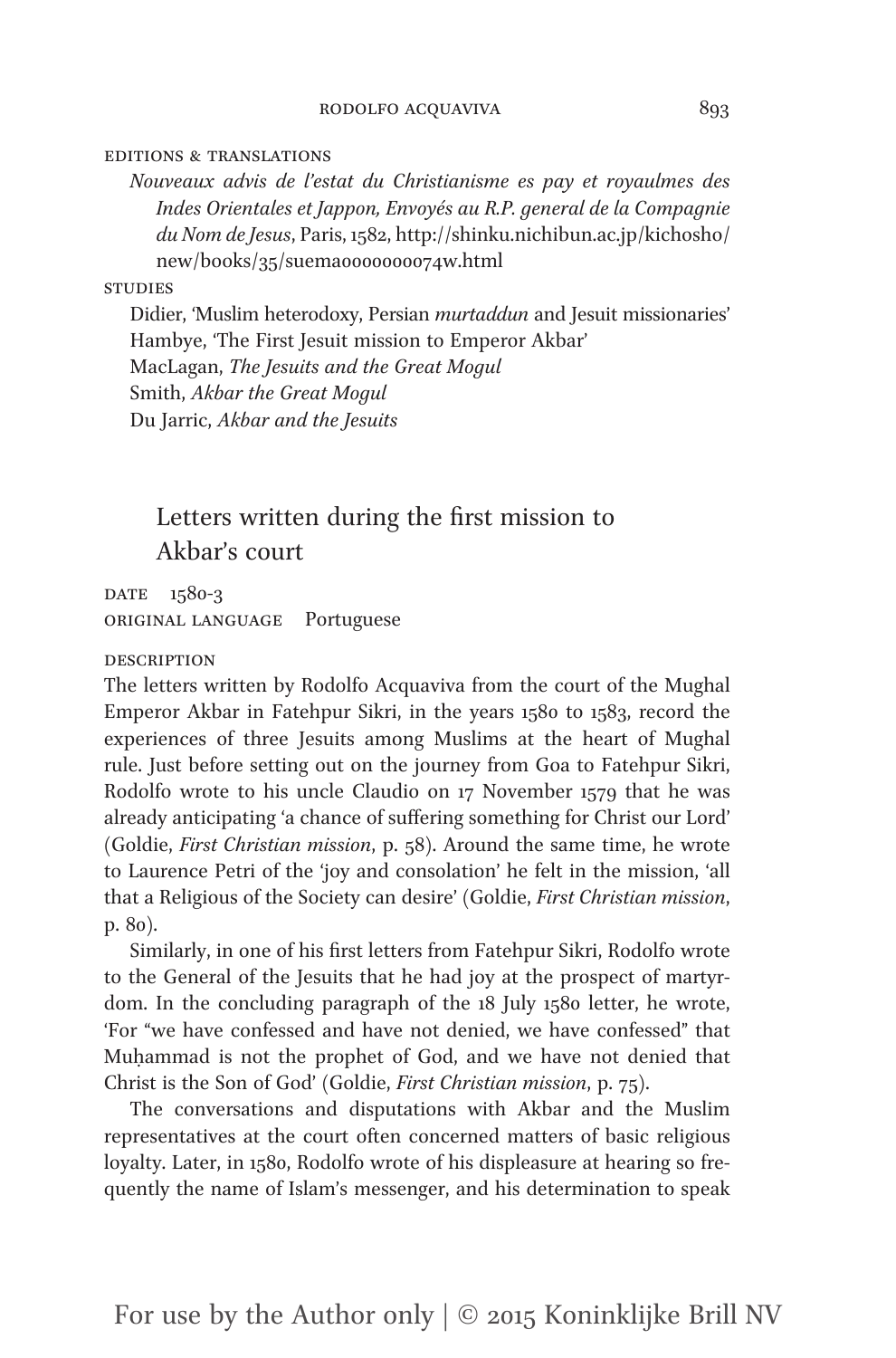only of Jesus as the Son of God. 'In a word, Muḥammad is everything here, Antichrist reigns,' he wrote to Father Nuñez Rodriguez, Rector at Goa (Goldie, *First Christian mission*, p. 78), elsewhere commenting that many Muslims in Fatehpur Sikri already desired the death of the Jesuits, and that only the protection of Akbar prevented it.

In spite of discouragements and danger, the letters show that Rodolfo remained optimistic as late as 15 April 1582, when he wrote to his uncle Claudio, now head of the Jesuits. Among five reasons why Rodolfo felt he should stay on in Fatehpur Sikri, the first was the 'love and familiarity' of Akbar toward the Jesuits. Another fascinating reason was that 'where we are is the true and real India'. If the Jesuits could gain a footing at Fatehpur Sikri, he thought, they would have access to many parts of Asia, and could work for the conversion of the Indian mainland (Goldie, *First Christian mission*, p. 87).

Rodolfo's letter of 27 September 1582, toward the end of his stay in Fatehpur Sikri, reports in a chatty tone on the events at court. He wrote to Rui Vincente, the Provincial at Goa, about conversations with a Sufi from Bengal, friendly relations with Akbar at a Portuguese wedding, and the syncretistic religious 'novelties' that Akbar was introducing into the court.

Rodolfo wrote that Akbar did not want to give him permission to return to Goa. Rodolfo wanted to meet with the Provincial to discuss the mission because, he wrote, 'I have many things to communicate to you about this mission, which I have discovered since I learnt the language, and I am discovering more every day.' Rodolfo also proposed new seminaries in Goa, with teaching in Persian for Muslims and in Hindustani for Hindus, since Akbar had declared that every person might follow the religion that each preferred (Goldie, *First Christian mission*, pp. 102-3).

## **SIGNIFICANCE**

The letters communicate an authentic attempt by European Christians to convince Akbar of the truth of Christianity and their hope that Akbar himself would become a Christian. 'That which I wished for I have been able to do,' wrote Rodolfo on 10 December 1580, 'to bear witness before the kings and rulers of this world to the name of Jesus Christ' (Goldie, *First Christian mission*, p. 76). Rodolfo connected this with his hope for a martyr's death.

Akbar's initial invitation came, according to the sources, because in 1576 two Jesuits in Bengal, Antony Vaz and Peter Dias, had rebuked some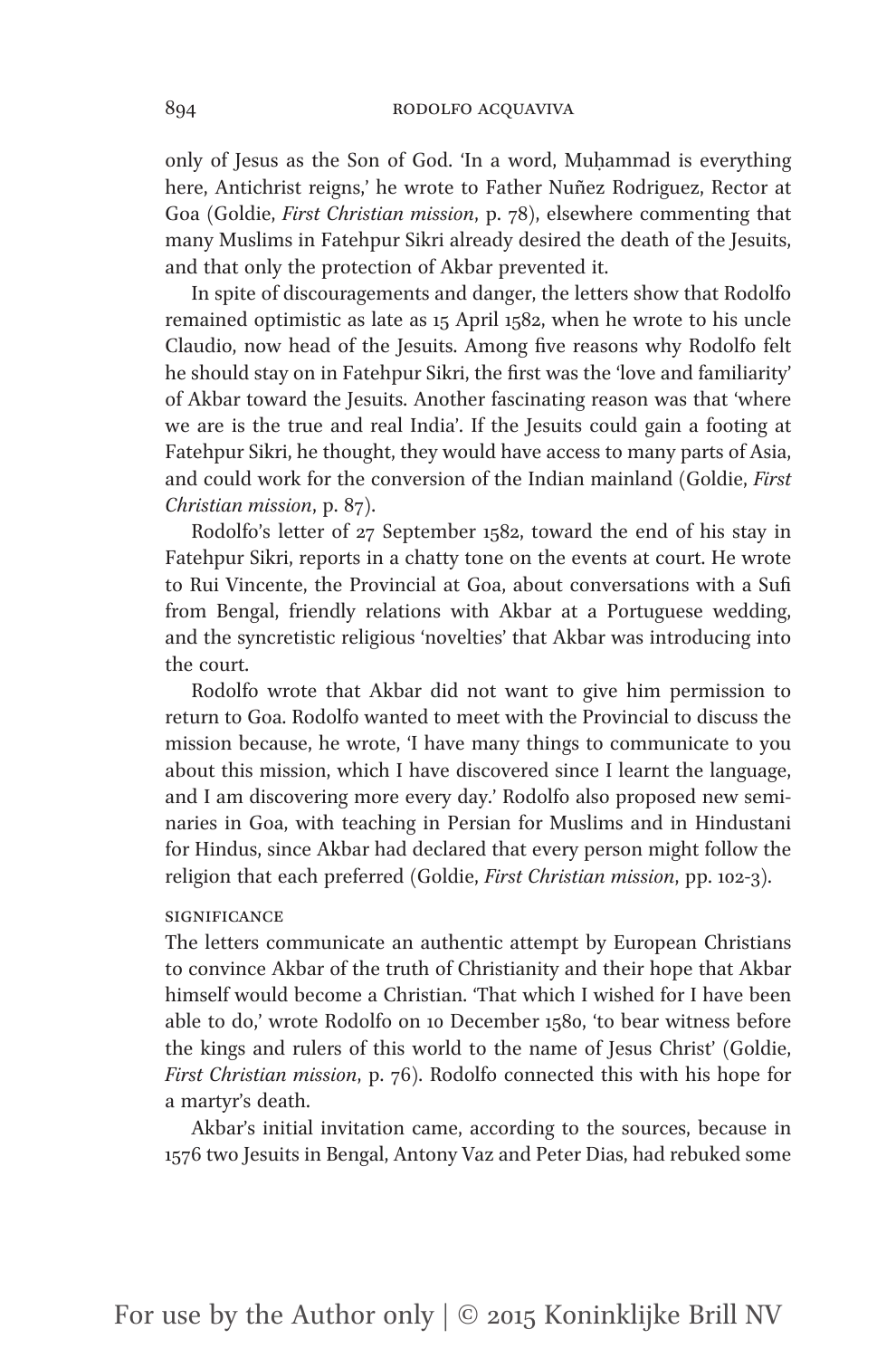Portuguese merchants there who had not paid their taxes to the Mughal treasury (Hambye, 'First Jesuit mission', p. 4). The mission was not related to political relations between the Mughals and the Portuguese, but rather to friendly intercultural relationships and religious discussion.

The eclectic religious views of Akbar had two sides for Rodolfo. It meant Akbar's openness and curiosity about Christian scriptures and views and his freedom to show such affection and protection towards the Jesuits, but, on the other hand, Akbar's eclecticism meant that in the end he would not commit to Christianity as the Jesuits hoped. Akbar was at that very time developing his own syncretistic religion, *Dīn-i-ilāhi*.

Though political force went together with missionary activity in many of the incursions of the Portuguese into South Asia in the 16<sup>th</sup> century, the letters of Acquaviva give no sense that Portuguese military power would back the efforts of the Jesuits at Fatehpur Sikri. In fact, the Jesuits were deep in the territory of a confident Mughal Empire, and Rodolfo was quite at the mercy of Akbar as far as his departure from the capital was concerned.

The first Jesuit mission to Akbar's court created the possibility of a pattern of normal relationships between scholars of different religious convictions: several other missions of Jesuit missionaries were well received by the Mughal court, in 1591 in Lahore, in 1595 ( Jerome Xavier) in Lahore, and later, during the reign of Jahangir (1608-11).

The portrait of Akbar in these letters is of a Muslim monarch who showed tolerance that was in a sense ahead of his time for people of different religions to live together in peace and even to debate together. Though sometimes angered by the Jesuits' speeches, Akbar never harmed them for this reason, nor did he turn to violence, even on hearing the Jesuits' 'frank' judgments on the messenger of Islam.

#### **MANUSCRIPTS**

MS London, BL – Add. (Marsden) 9854, fols. 1-3 (Letter of 27 September 1582, from Rodolfo Acquaviva in Fatehpur Sikri to Ruy Vincente, Provincial at Goa)

## Editions & Translations

Goldie, *The first Christian mission to the Great Mogul* Correia-Afonso, *Letters from the Mughal court*

**STUDIES** 

Didier, 'Muslim heterodoxy, Persian *murtaddun* and Jesuit missionaries' Hambye, 'The First Jesuit mission to Emperor Akbar'